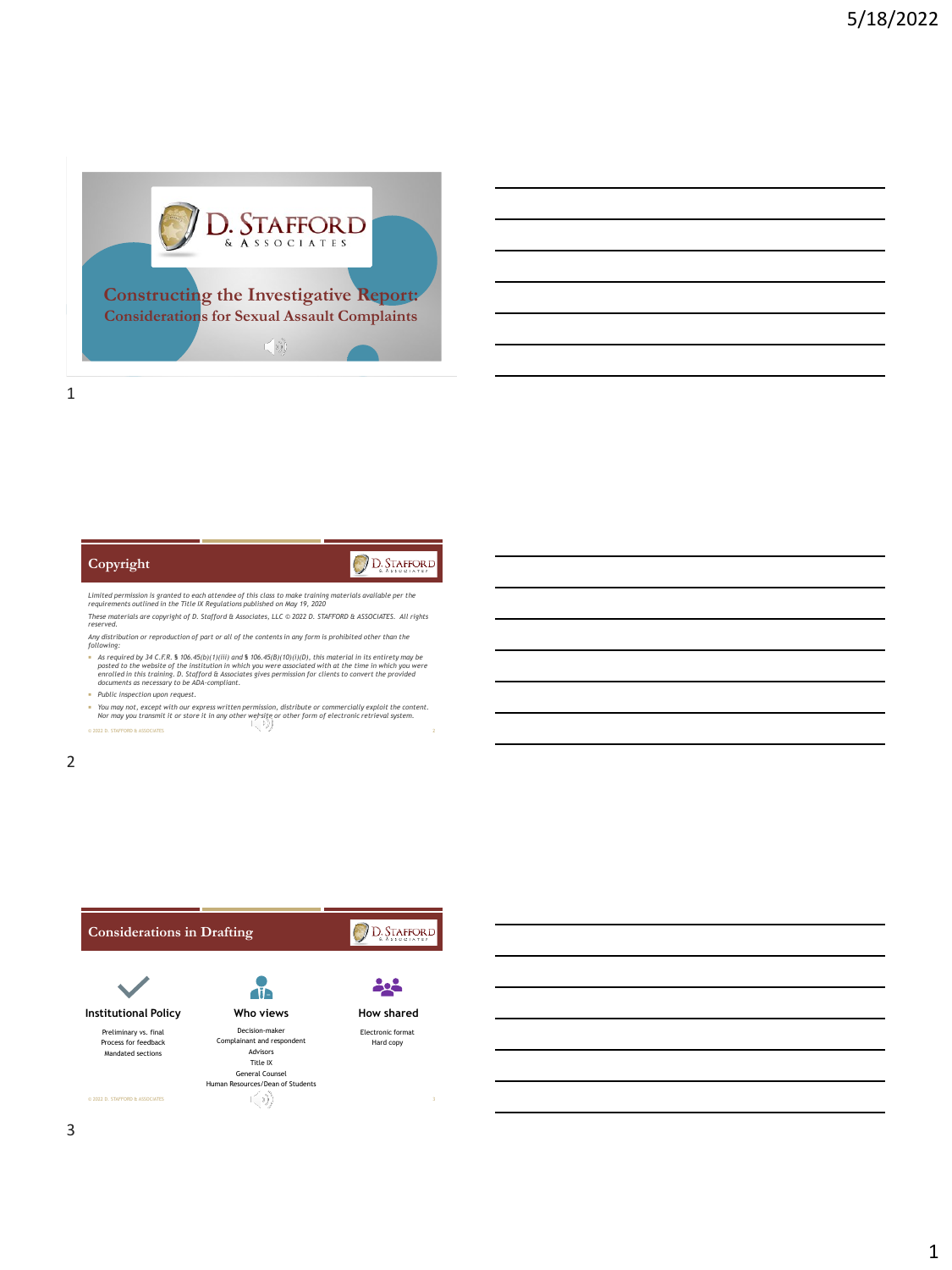









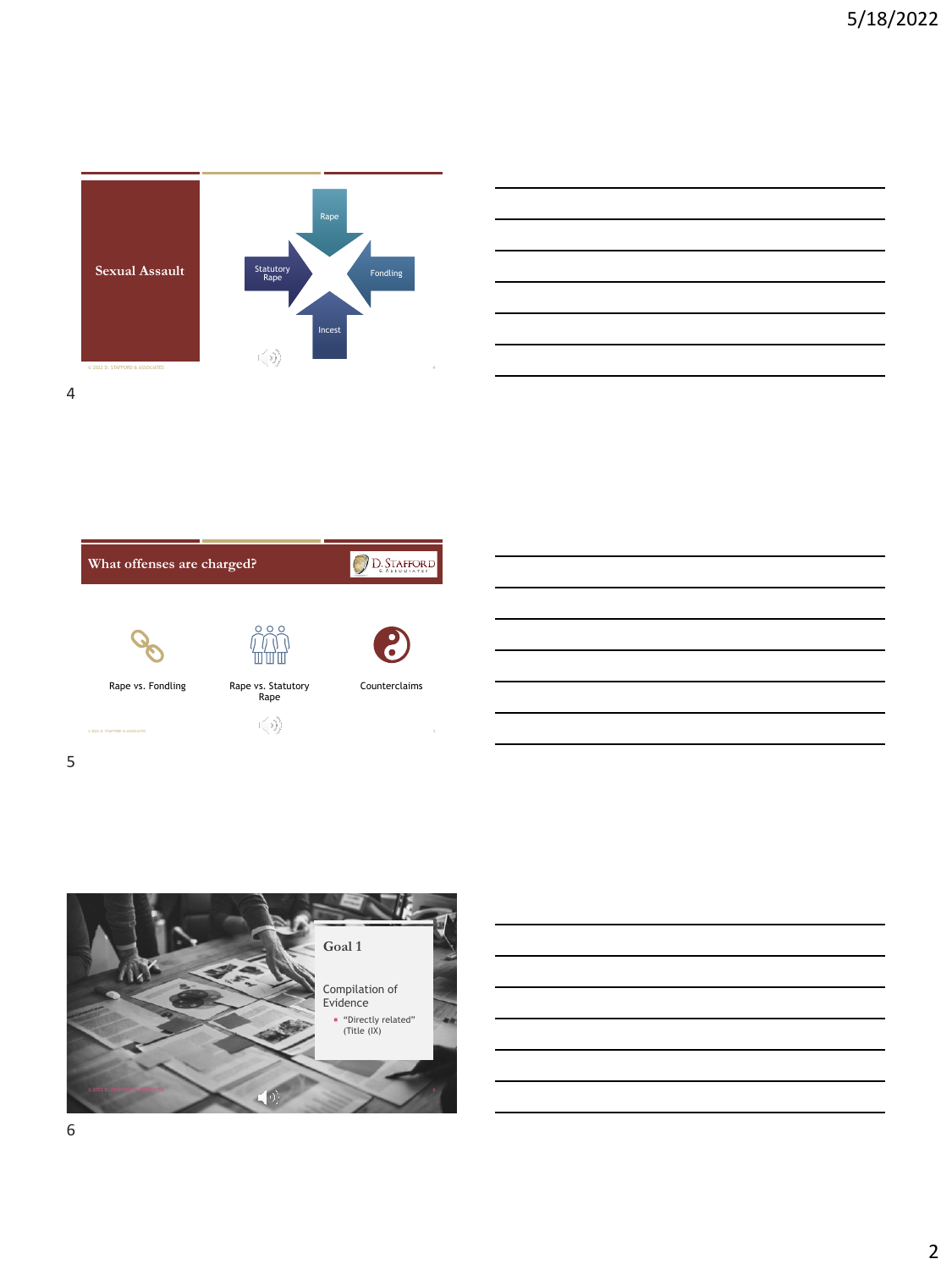

| <u> 1989 - Johann Stoff, amerikansk politiker (d. 1989)</u>                                                                                                                                                                   |  |  |
|-------------------------------------------------------------------------------------------------------------------------------------------------------------------------------------------------------------------------------|--|--|
| the control of the control of the control of the control of the control of the control of the control of the control of the control of the control of the control of the control of the control of the control of the control |  |  |
| <u> 1989 - Andrea Andrew Maria (h. 1989).</u>                                                                                                                                                                                 |  |  |
| <u> 1989 - Andrea Santa Andrea Andrea Andrea Andrea Andrea Andrea Andrea Andrea Andrea Andrea Andrea Andrea Andr</u>                                                                                                          |  |  |
| <u> 1989 - Andrea Santa Andrea Andrea Andrea Andrea Andrea Andrea Andrea Andrea Andrea Andrea Andrea Andrea Andr</u>                                                                                                          |  |  |
| <u> 1989 - Andrea Santa Andrea Andrea Andrea Andrea Andrea Andrea Andrea Andrea Andrea Andrea Andrea Andrea Andr</u>                                                                                                          |  |  |
|                                                                                                                                                                                                                               |  |  |







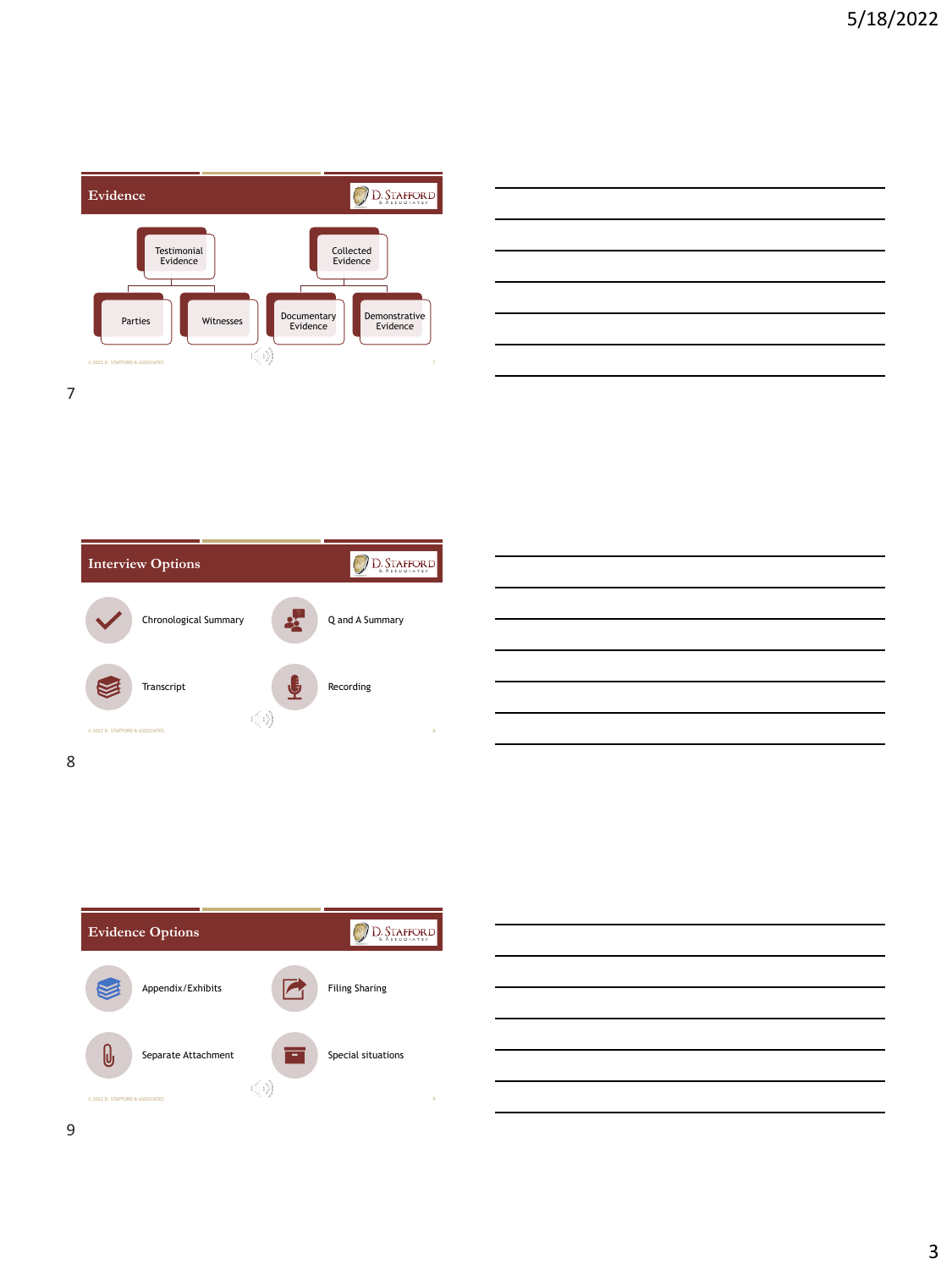





| <u> 1990 - Jan Salaman Salaman (j. 1980).</u>               |  |  |                          |  |
|-------------------------------------------------------------|--|--|--------------------------|--|
|                                                             |  |  |                          |  |
|                                                             |  |  | $\overline{\phantom{a}}$ |  |
|                                                             |  |  |                          |  |
|                                                             |  |  |                          |  |
|                                                             |  |  |                          |  |
| <u> 1989 - Johann Stoff, Amerikaansk politiker († 1908)</u> |  |  |                          |  |
|                                                             |  |  |                          |  |

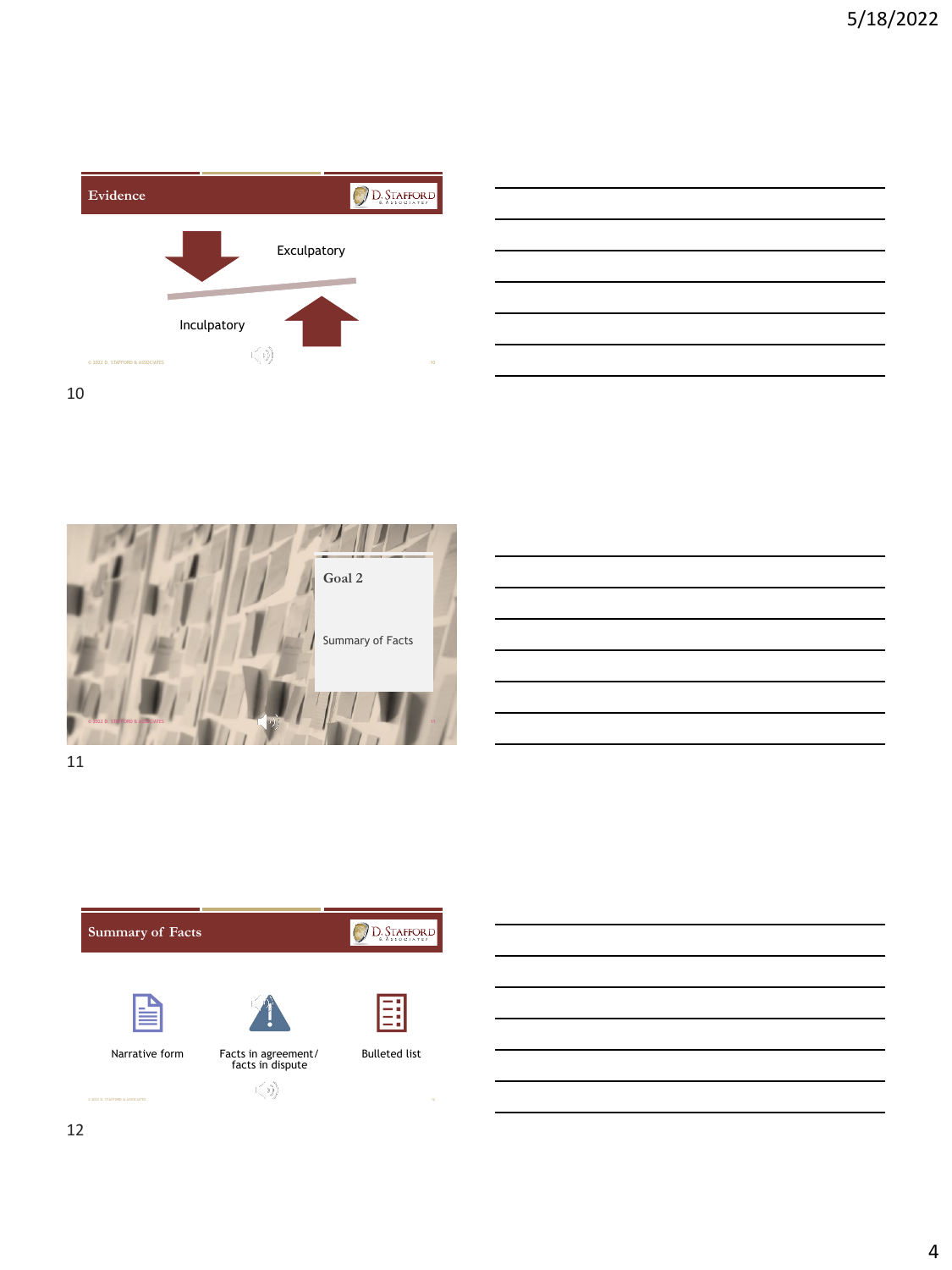

| the contract of the contract of the contract of the contract of the contract of the contract of                        |  |  |
|------------------------------------------------------------------------------------------------------------------------|--|--|
|                                                                                                                        |  |  |
|                                                                                                                        |  |  |
| <u> 1989 - Johann Stoff, amerikansk politiker (d. 1989)</u>                                                            |  |  |
| <u> 1989 - Johann John Stein, mars et al. 1989 - John Stein, mars et al. 1989 - John Stein, mars et al. 1989 - Joh</u> |  |  |
|                                                                                                                        |  |  |
|                                                                                                                        |  |  |
|                                                                                                                        |  |  |





D. STAFFORD **The Investigative Report** Case Identifiers (Cover Page) Allegations & Policy (Scope) Investigative Steps (Methodology) Summary of Relevant Evidence *I*s etc. (Evide © 2022 D. STAFFORD & ASSOCIATES 15

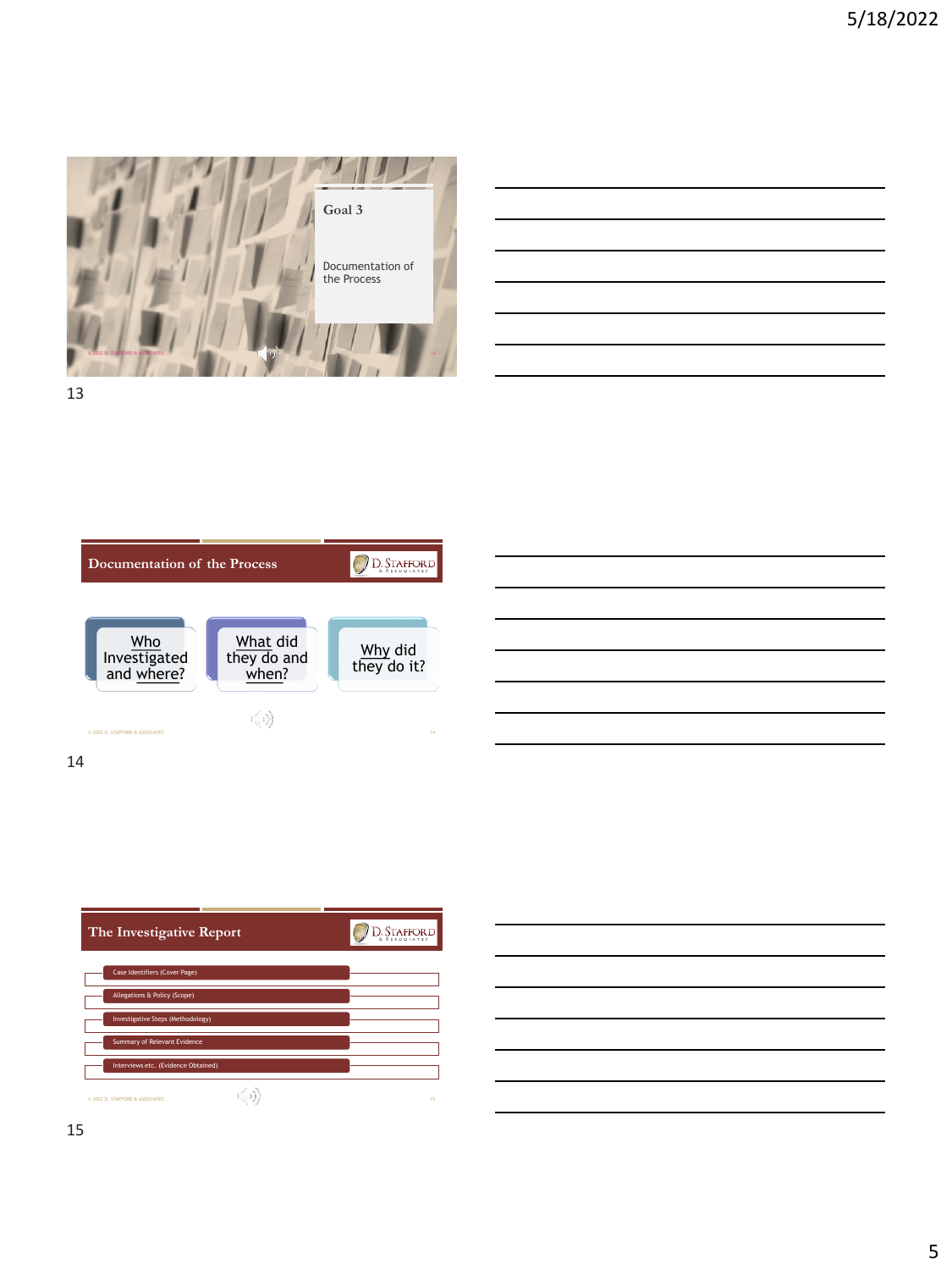





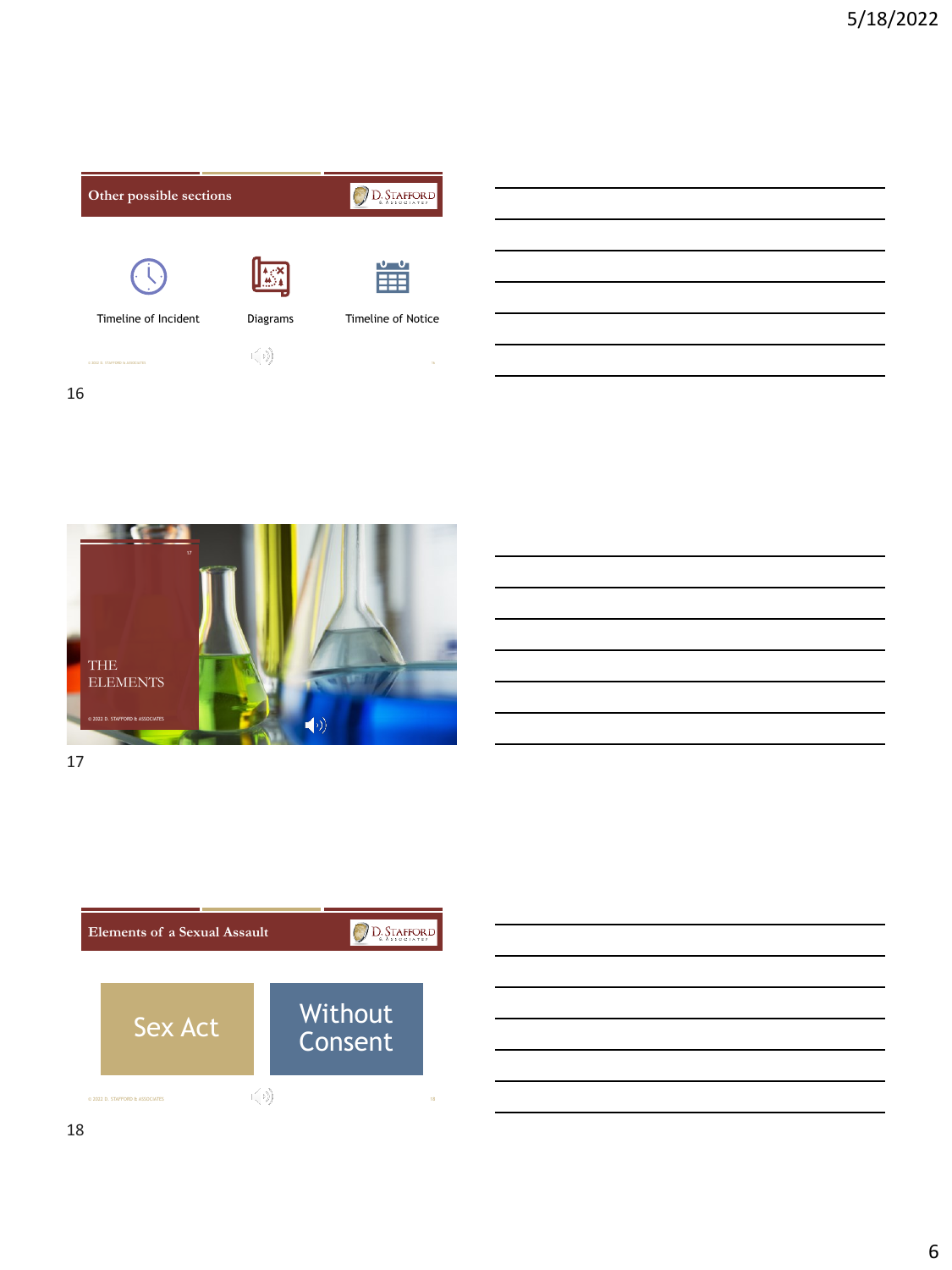## D. STAFFORD **Elements – Rape** The penetration, no matter how slight, of the vagina or anus with<br>any body part or object, or oral penetration by a sex organ of<br>another person, without the consent of the victim. Sex Act Without Consent







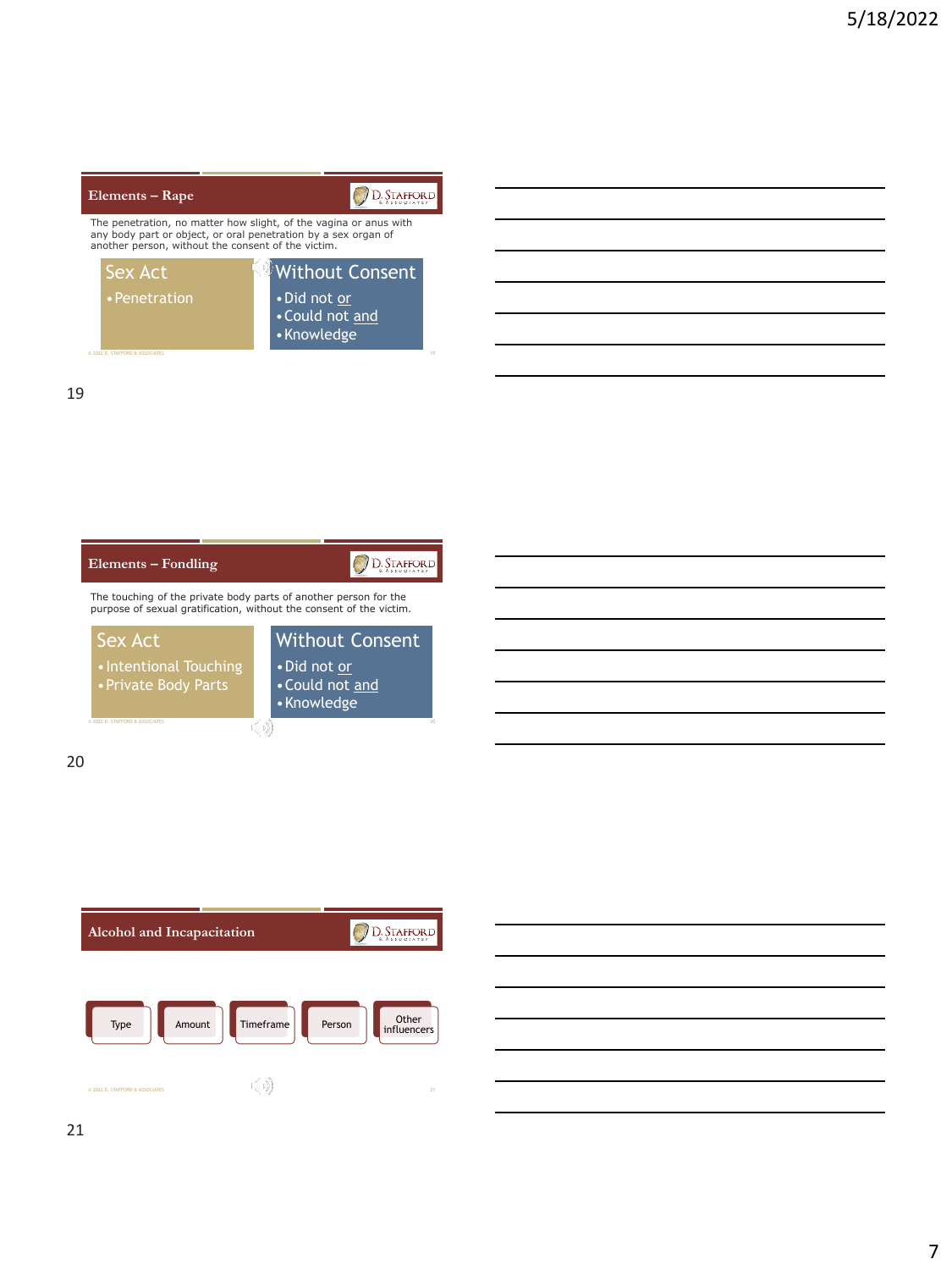